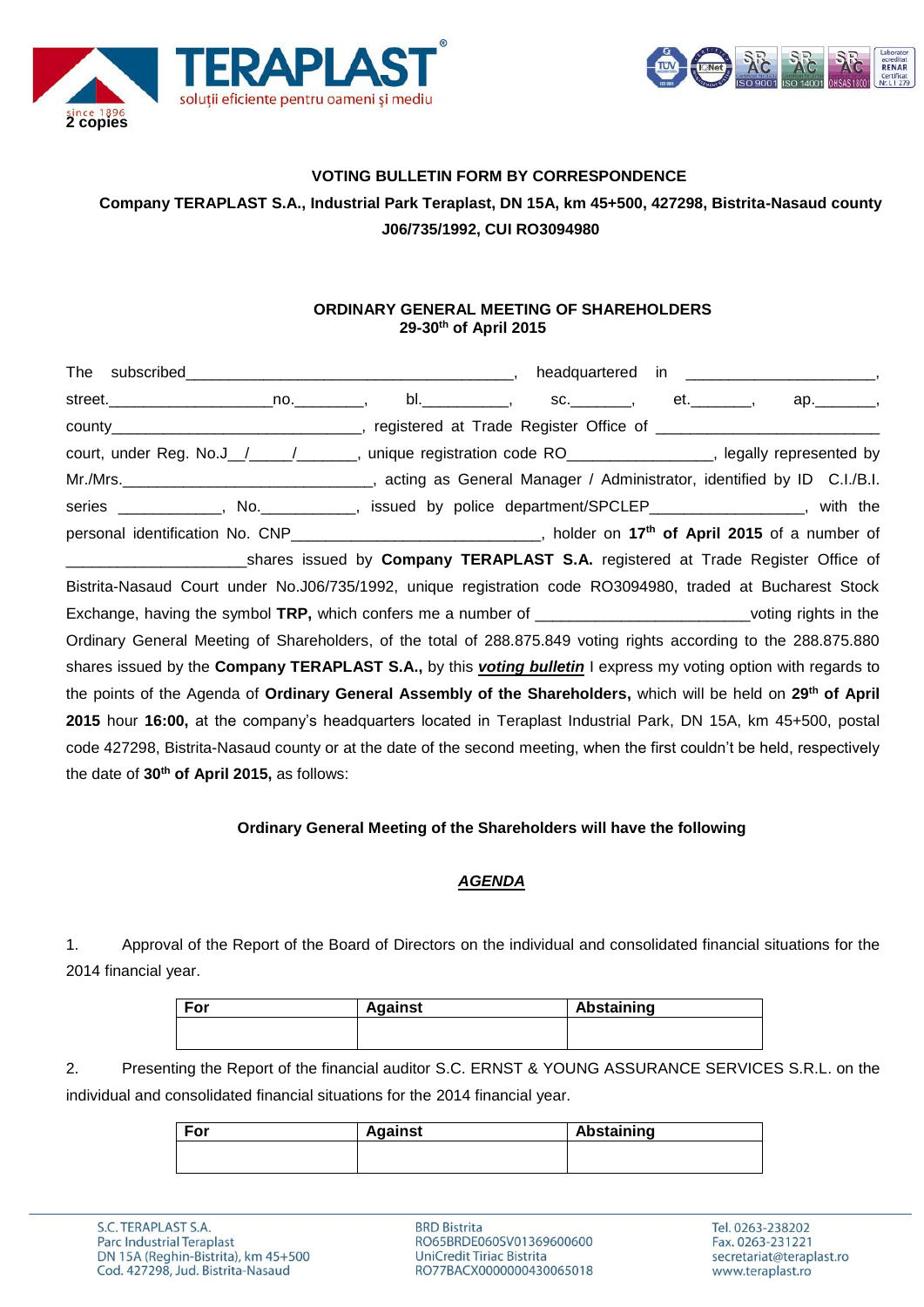



3. Presentation and submitting for approval of the individual financial situations for the 2014 financial year, based on the Report of the Board of Directors and the Report of the Company's financial auditor.

| For | <b>Against</b> | Abstaining |
|-----|----------------|------------|
|     |                |            |
|     |                |            |

4. Distribution of the net profit for the 2014 financial year according to legl provisions. The Board of Directors proposes that the net profit for the 2014 financial year is to be distributed for the set up of legal reserve and the difference to be distributed as retained earnings.

| For | <b>Against</b> | Abstaining |
|-----|----------------|------------|
|     |                |            |
|     |                |            |

5. Presentation and submitting for approval of the consolidated financial situations for the 2014 financial year, according to the Report of the Board of Directors and the Report of the Company's financial auditor.

| ⊑or | <b>Against</b> | <b>Abstaining</b> |
|-----|----------------|-------------------|
|     |                |                   |
|     |                |                   |

6. Discharge of the Company's Board of Directors for the 2014 financial year.

| For | <b>Against</b> | Abstaining |
|-----|----------------|------------|
|     |                |            |
|     |                |            |

7. Presentation and submitting for approval of the Budget of Revenues and Expenses for the 2015 financial year.

| For | <b>Against</b> | Abstaining |
|-----|----------------|------------|
|     |                |            |
|     |                |            |

8. Presentation and submitting for approval of the Investment Program for the 2015 financial year.

| ™or | <b>Against</b> | Abstaining |
|-----|----------------|------------|
|     |                |            |
|     |                |            |

9. Establishing the remuneration level of the members of the Board of Directors for 2015.

| For | <b>Against</b> | Abstaining |
|-----|----------------|------------|
|     |                |            |
|     |                |            |

10. Establishing the registration date which serves to identify the shareholders who will be affected by the decisions adopted by the General Ordinary Meeting of Shareholders. The date proposed by the Board of Directors is 20th of May 2015.

| For | <b>Against</b> | Abstaining |
|-----|----------------|------------|
|     |                |            |
|     |                |            |

11. Approval of the date of 19<sup>th</sup> of May 2015 as "ex date", respectively the date previous to the registration date when the financial instruments, subject of the decision of the corporate bodies, are transacted without the rights resulting from such decision, pursuant to art. 2 letter f) of Regulation No. 6/2009 regarding the exercise of certain rights of the shareholders within the general assemblies of the trading companies, amended and completed by